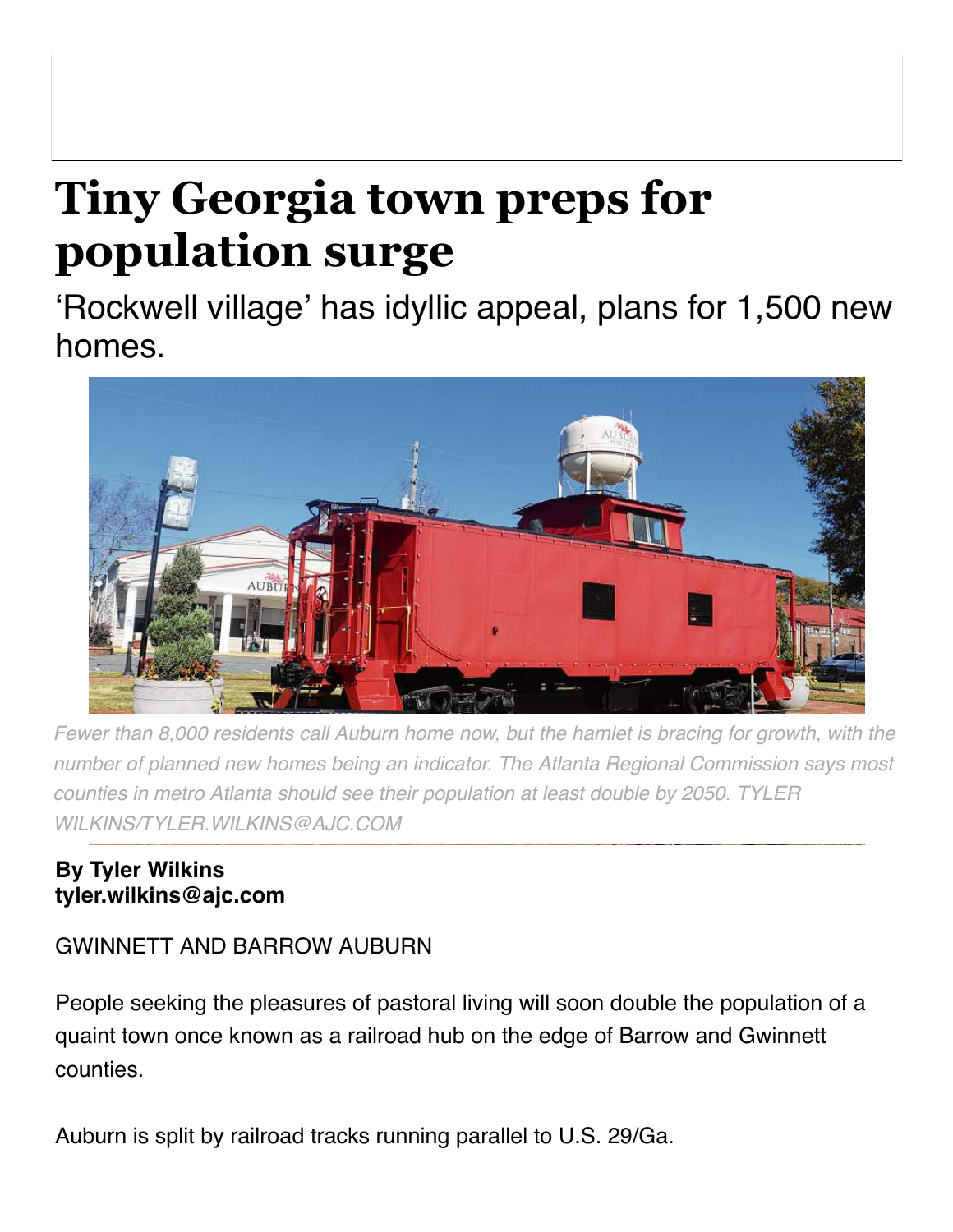8. Its historic downtown area to the north pays homage to its railroad history with a bright red caboose and mom-and-pops set up in tiny cottages known as the Whistlestop Shops.

"It's like an updated Norman Rockwell village," said Mayor Linda Blechinger, smiling while describing her bucolic town at a City Hall conference table.

The hamlet is equidistant from Athens and Atlanta, creating a haven for big-city workers who enjoy living in a quiet atmosphere.

Fewer than 8,000 residents currently call Auburn home, but that number will double in less than five years based on the number of new homes being built, Blechinger said.

A 2,000-acre development known as Rowen, billed as a "knowledge community" with hopes from county officials to become the state's largest employment center focused on agriculture, medicine and the environment, will soon be built along Ga. 316 near Auburn.

Auburn's character may be unique, but its growing pains are not. All 21 counties counted by the Atlanta Regional Commission as part of metro Atlanta are expected to grow. Most of them are projected to at least double their population by 2050, according to the agency.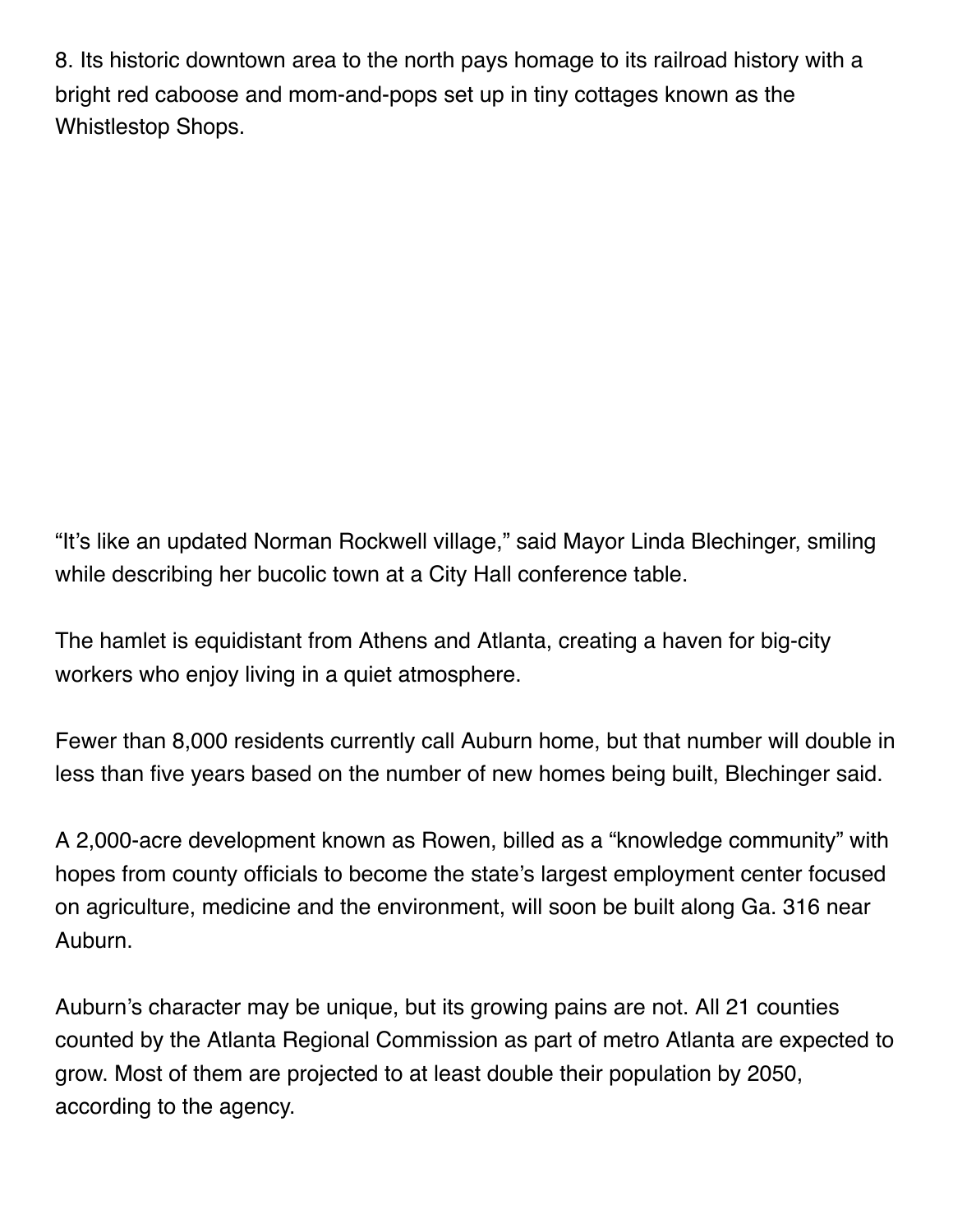The push to the suburbs and exurbs can partly be explained by the pandemic, The Atlanta Journal-Constitution has reported.

Teleworking freed some people from their daily commutes and convinced urban dwellers to plant roots farther out, as did the perception of high crime in Atlanta.

"(Young families) are looking for something that is not too far from the city but still affords them to be able to have their own house," Blechinger said.

Local leaders have big plans to keep up with the inevitable growth. Auburn has planned for years to expand its downtown area, Blechinger said, but the pandemic made it more timely.

The city expects to open its new \$8.5 million municipal complex by the end of next year. The 33,000-square-foot building off U.S. 29/Ga. 8 near Auburn Elementary School will house both city staff and the police department.

Officials saw the need to spend penny sales tax dollars on a new facility to give staff more space — and to potentially limit chaos during a catastrophic emergency.

The City Hall and police department are currently on 4th Avenue in front of the tracks. A train derailment could force first responders to evacuate, preventing them from performing their jobs, Blechinger said, citing a case in another city in which a rail accident caused a chlorine gas leak.

The new digs will also help recruit new officers and entice them to stay, said Chris Hodge, chief of the Auburn Police Department.

Encircling the complex will be Harmony, a residential project with a mix of singlefamily homes and townhomes. It boasts the same architect as Serenbe, a village-like community near Chattahoochee Hills in south Fulton County.

Harmony residents will have access to a barn as a central gathering spot, with fire pits and a caterer's kitchen, community garden, pocket parks and possibly a coffee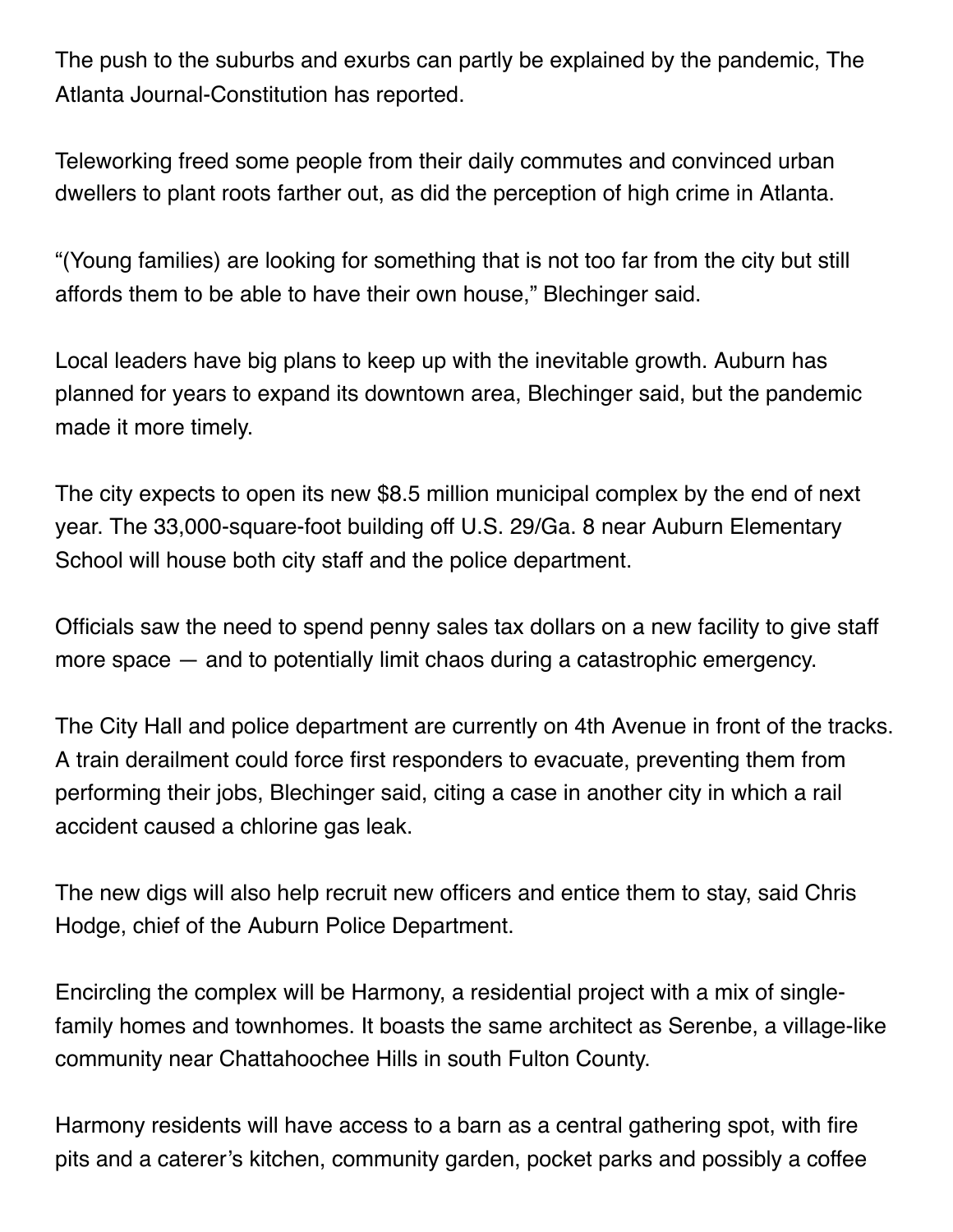shop. Raised gardens with trees, shrubs and flowers will run parallel to the sidewalks.

"There will never be a time when something beautiful isn't happening," said Blechinger with a chuckle.

The first phase of Harmony, consisting of 137 houses, will be completed around the same time as the municipal complex, by the end of next year. But they aren't the only homes coming to Auburn.

About 1,500 new rooftops will spring up in already approved subdivisions across the city over the next few years, according to numbers provided by City Administrator Alex Mitchem. It won't happen all at once, though, as developers will be capped at placing no more than 100-150 homes at one time.

Hawa Davis, who moved to Auburn from Liberia about 21 years ago, sells specialty jams, local honey and handmade items out of her store MS:16 in the Whistlestop Shops. She said she enjoys the town's quiet environment and is just fine sharing it with incoming residents.

"People always say I live in the country; well, I tell them it's peaceful," Davis said between helping customers on a Saturday afternoon.

The new homeowners will help put more money into Auburn's economy by driving up sales at local businesses, Davis said.

"Harmony is going to be a showpiece,"

Blechinger said. "Whenever you have tourists come in, they spend their money while they're here. That's always good."

Not everyone is keen on the growth, though. Residents packed the room at a City Council meeting this year to speak out against Auburn annexing hundreds of acres of unincorporated Barrow County land for nearly 1,000 homes.